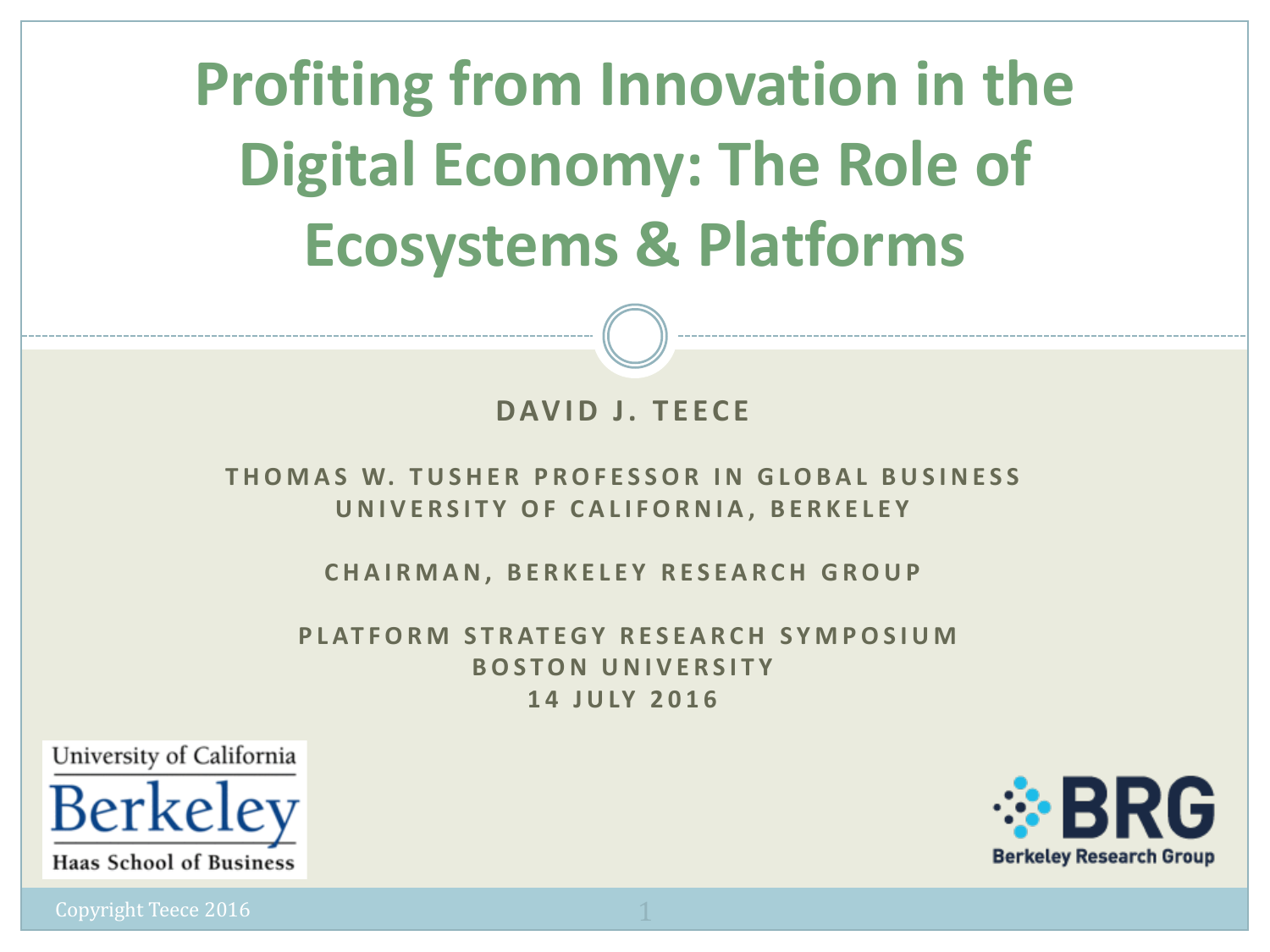# Profiting from Innovation (PFI) Framework

### Observations:

- $\circ$  Pioneers are often the losers (so much for "first mover advantages")
- $\circ$  Innovators seem unable to capture much of the rents from innovation (Mansfield Studies: Social returns in order of magnitude greater than private returns)
- $\circ$  It is not only consumers that benefit; competitors (imitators/emulators/complementors) often capture the lions share

D.J. Teece, "Profiting from Technological Innovation," Research Policy 15:6 (December 1986), 285–305.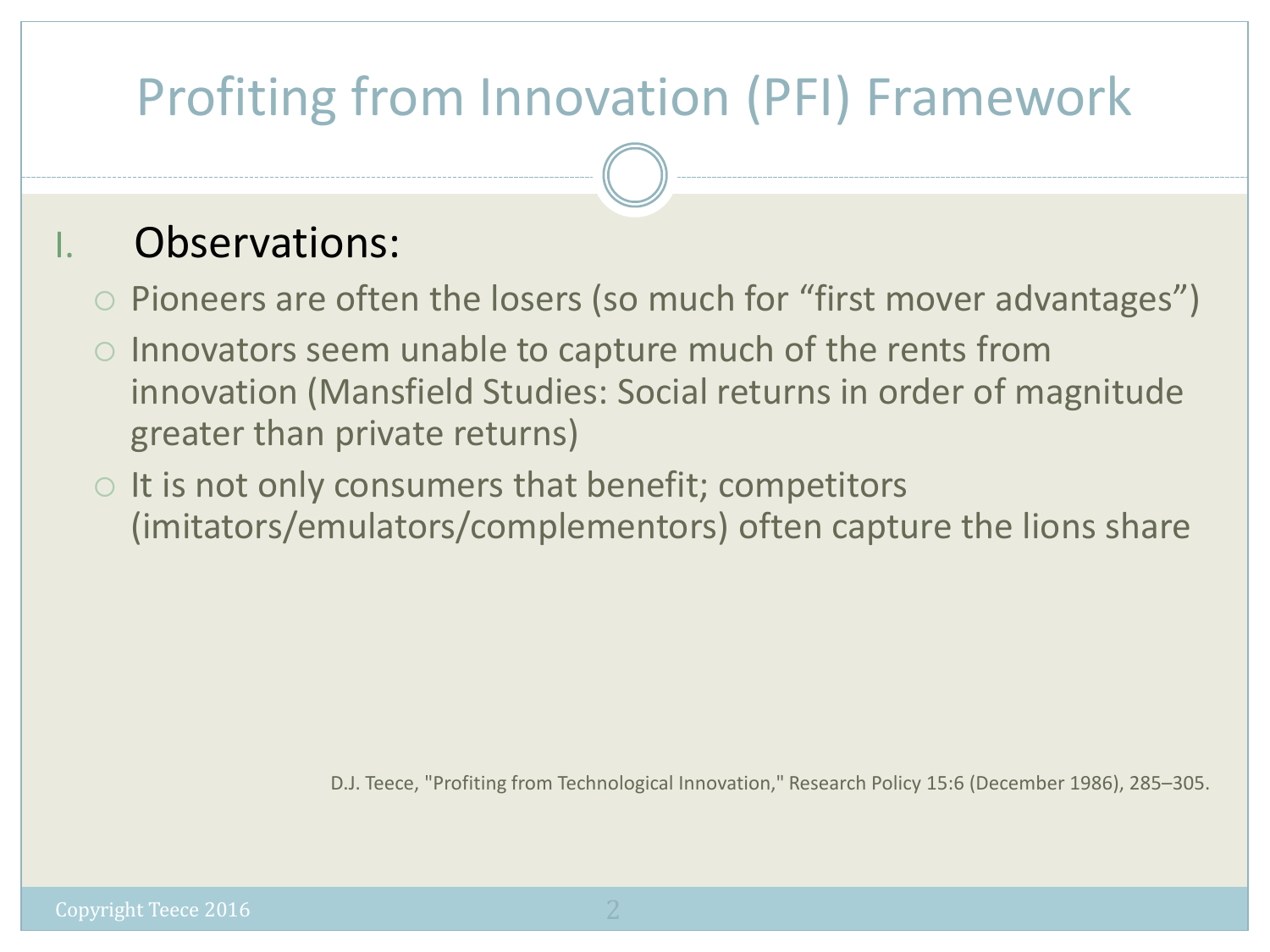# PFI Was Developed to Explain the Distribution of **Returns From Innovation**

A simple (appreciative) model developed which highlighted:

- Strength of appropriability regime
	- o Intellectual property rights
	- o Nature of knowledge (difficult to copy?)
- Standards and timing
	- o Pre or post dominate design?
	- o Does innovator "control" the standard?
	- o Is investment strategy consistent with standards evolution?
- Complementary Assets
	- o Specialized or co-specialized?
	- o Generic?
- Strategy / Business model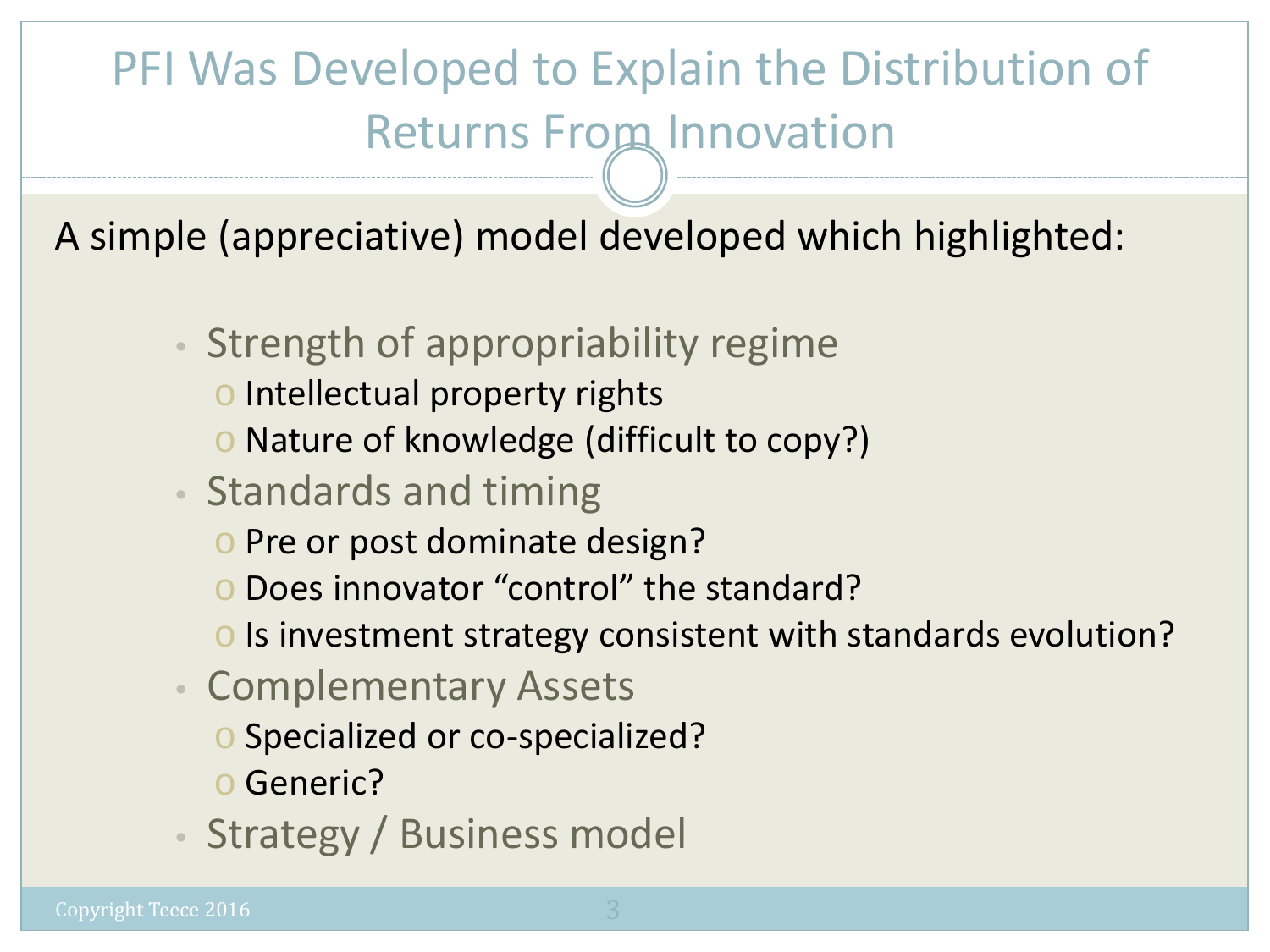#### **Value Capture Strategy**

**Business model choice (licensing vs. integration) to determine value capture strategy**

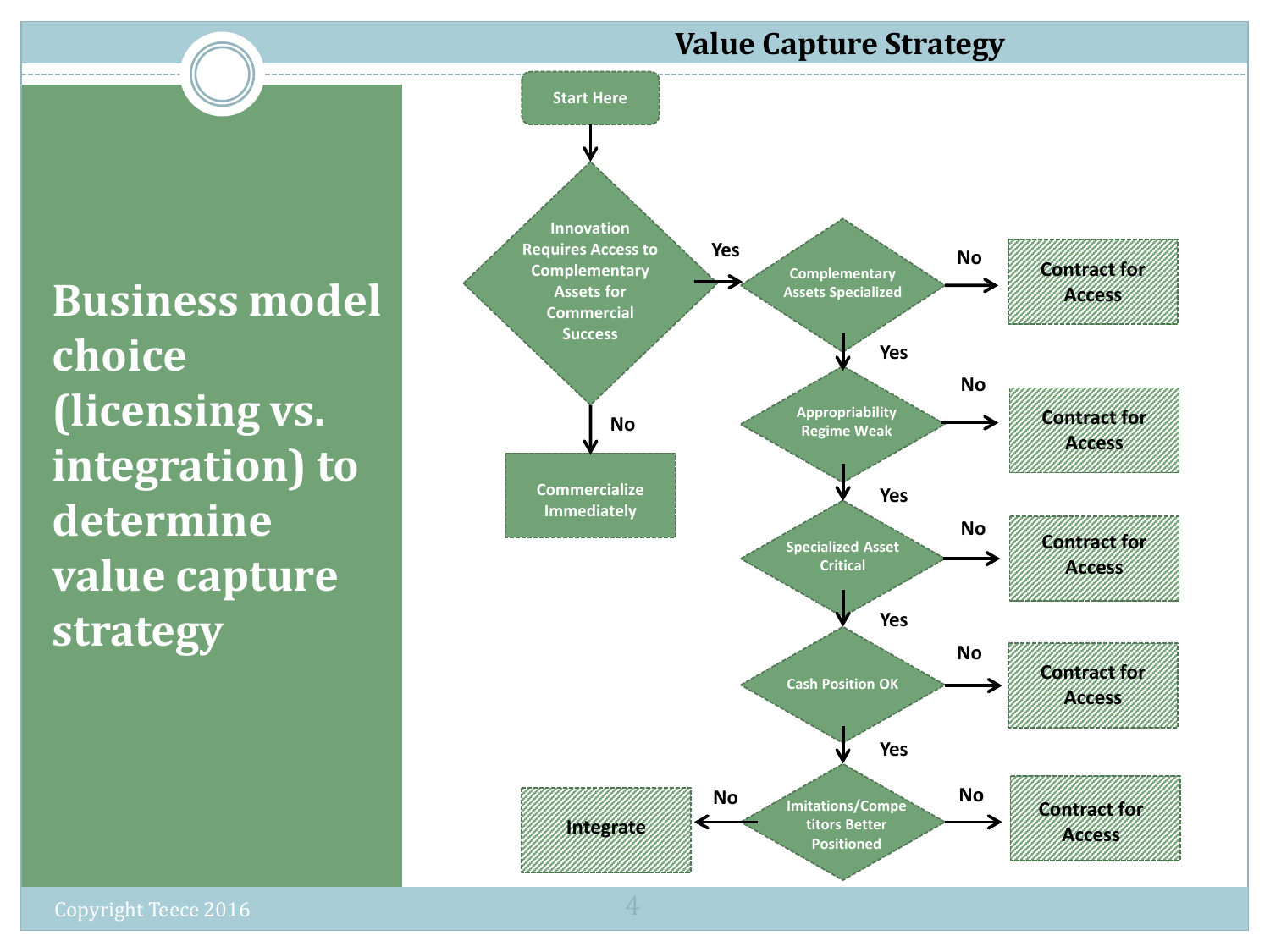### **Contract and integration strategies and outcome for Innovators: Specialized asset case**



Copyright Teece 2016

"Reflections on 'Profiting from Innovation,'" Research Policy 35:8 (December 2006), 1131–1146.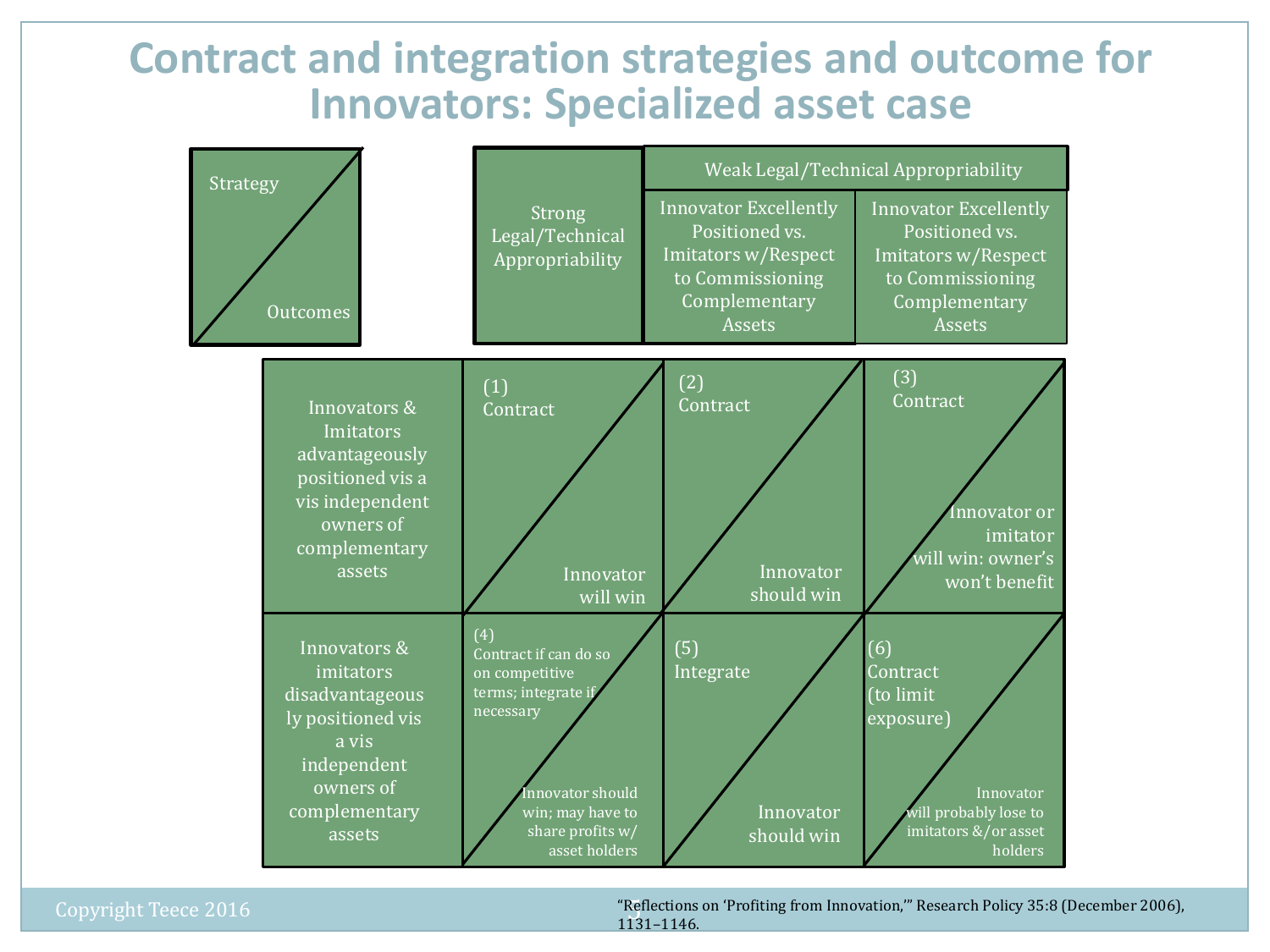# The "Reflections" Paper (2006) Added:

- Installed base effects
- Complementary innovations
- Integration strategy recast as business model choice (licensing vs. direct investment)
- Summarized the challenge of PFI as crafting the right business model and identifying and owning (controlling) the "bottleneck" asset (which could change with industry evolution)
- Standards expanded beyond "dominant design" (de facto standard) idea

"Reflections on 'Profiting from Innovation,'" Research Policy 35:8 (December 2006), 1131–1146.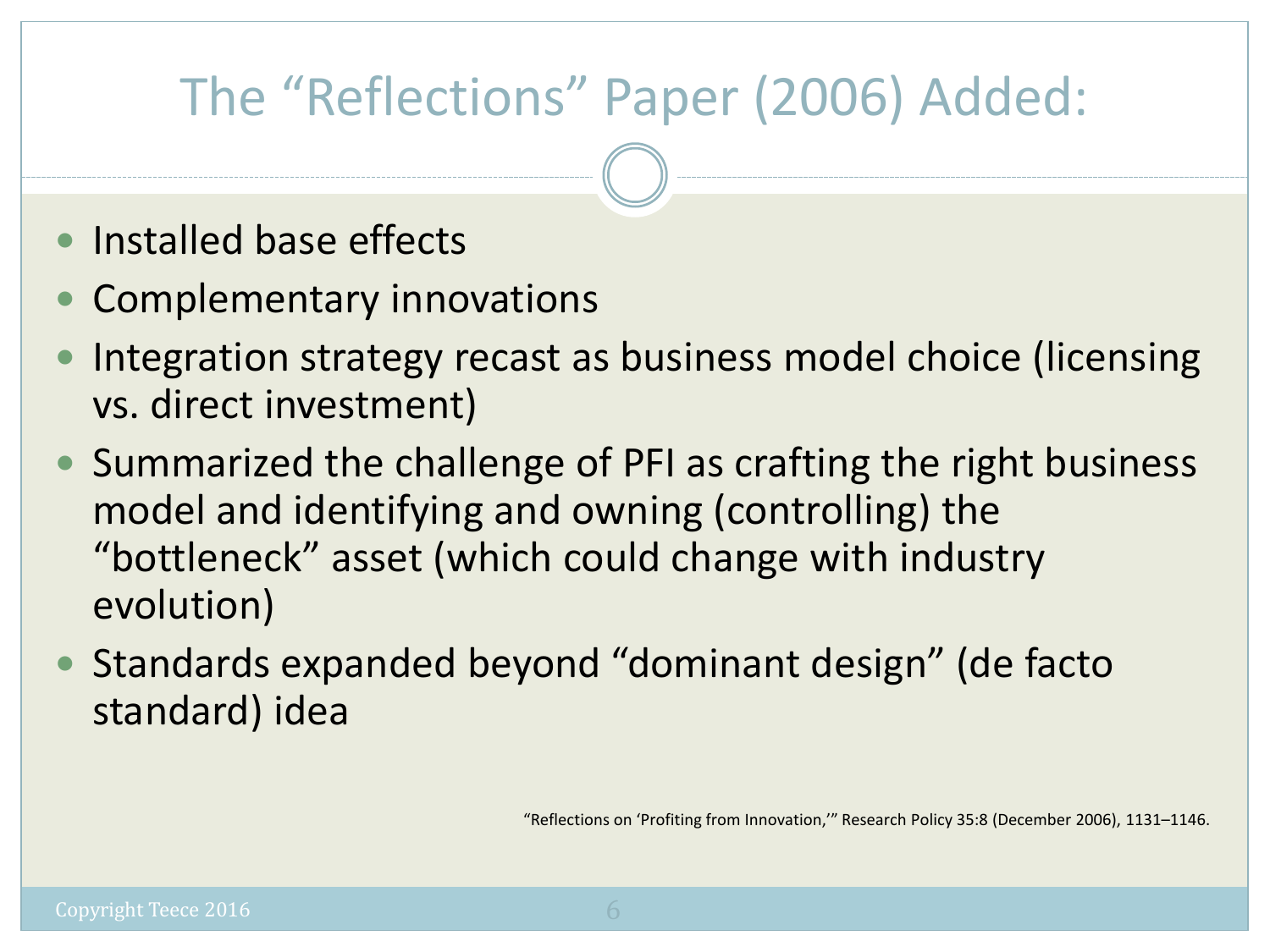### The Goal of the PFI has Always Been to Ask:

- 1. Where is the bottleneck in the value chain?
- 2. What is the business model to let the innovator control the bottleneck?
- 3. Bottlenecks can be proprietary standards, intellectual property, and/or complementary assets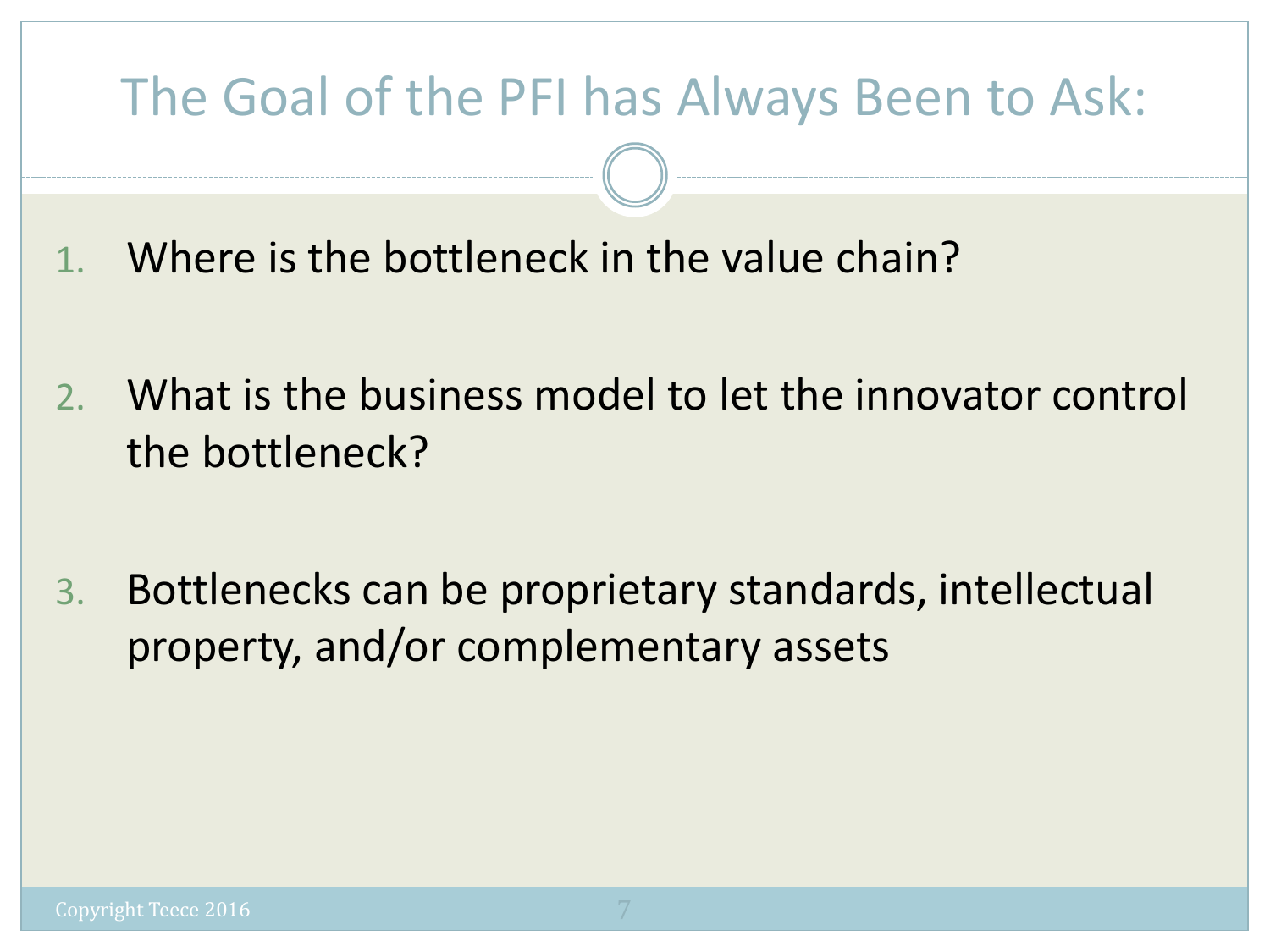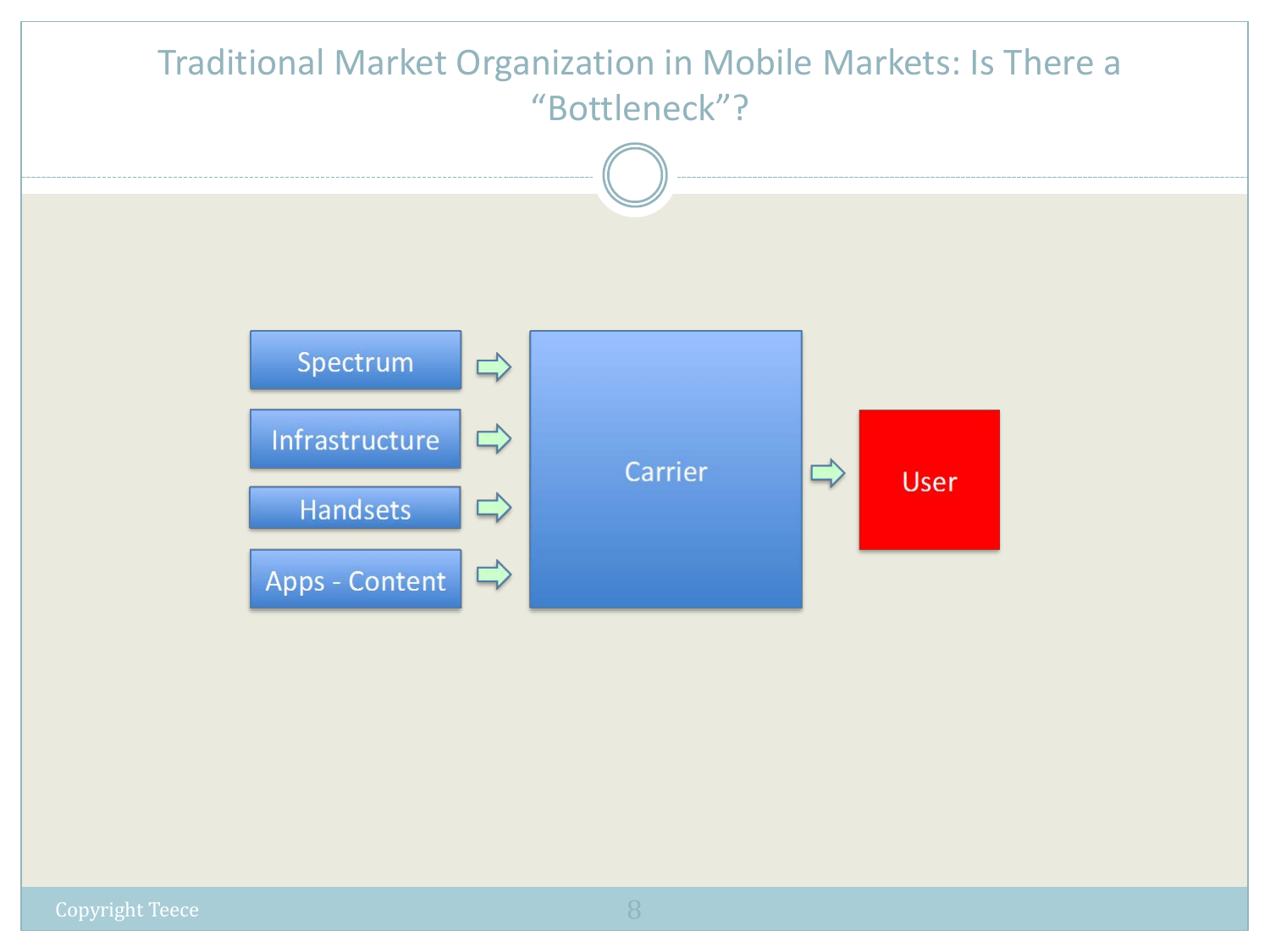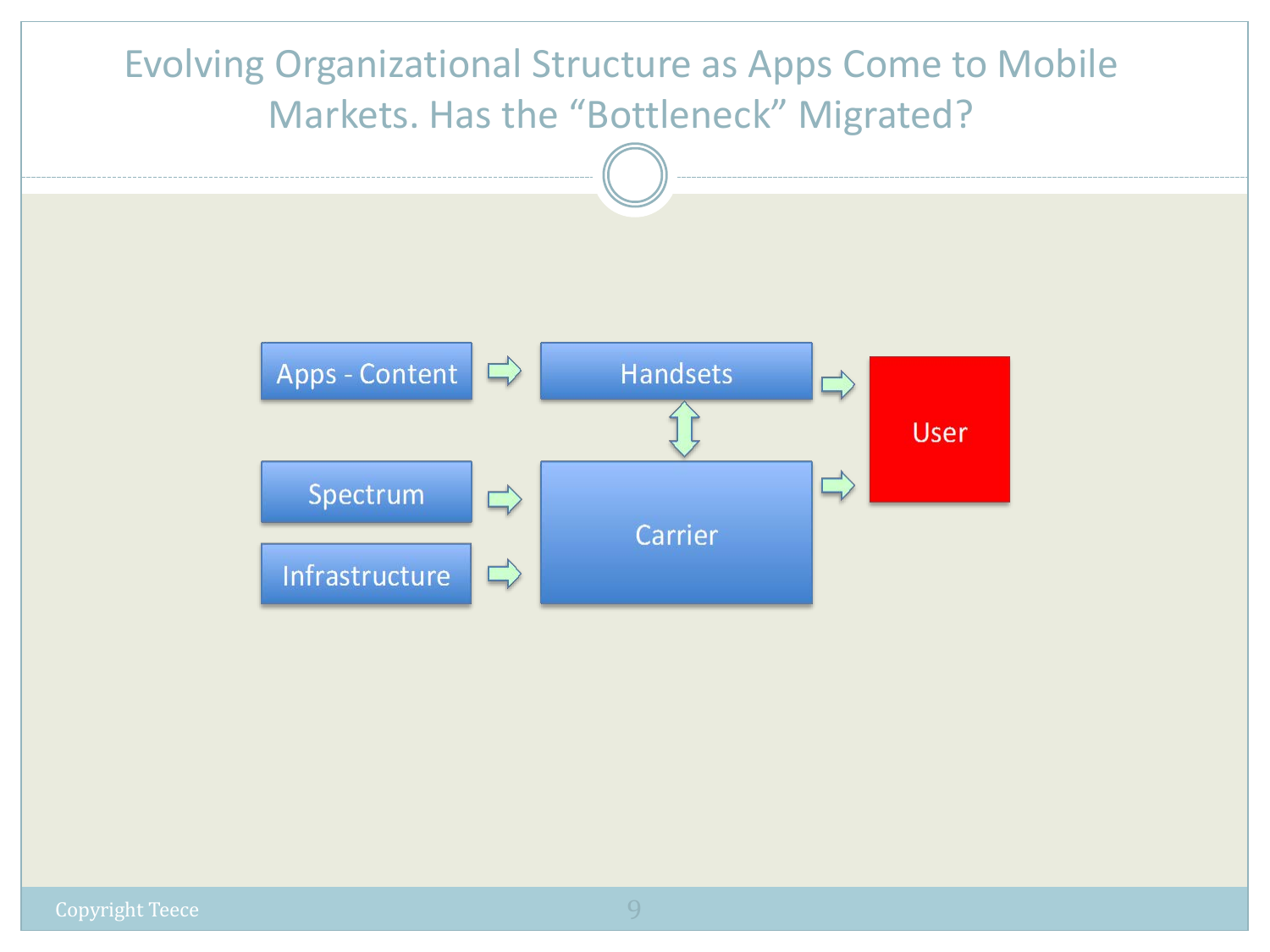| <b>Security</b>    | 2008   | 1Q2009          | 2Q2009          | Ratio to SP500 | <b>Enterprise Value</b> |
|--------------------|--------|-----------------|-----------------|----------------|-------------------------|
|                    |        |                 |                 | (2Q2009)       | \$bil.; 5.4.10]         |
|                    |        |                 |                 |                |                         |
| <b>Sprint</b>      | .6     | $.6\,$          | $.5\phantom{0}$ | 0.68           | 28.9                    |
| <b>Apple</b>       | 2.6    | 2.5             | 3.1             | 4.25           | 212.2                   |
| <b>RIM</b>         | 5.0    | 4.6             | 6.2             | 8.49           | $\sim$ 38.5             |
| <b>Nokia</b>       | $1.0$  | .9              | 1.2             | 1.64           | ~1.5                    |
| <b>MOTO</b>        | $.7\,$ | $.5\phantom{0}$ | .3              | 0.41           | 11.7                    |
| <b>QCOM</b>        | 2.5    | 2.7             | 3.2             | 4.38           | 50.7                    |
| <b>S&amp;P 500</b> | .55    | .61             | .73             | 1.0            |                         |

#### **TABLE 1. SELECTED Q RATIOS FOR WIRELESS ECOSYSTEM PLAYERS**

#### Source: Manual of Ideas (Sept. 21, 2009)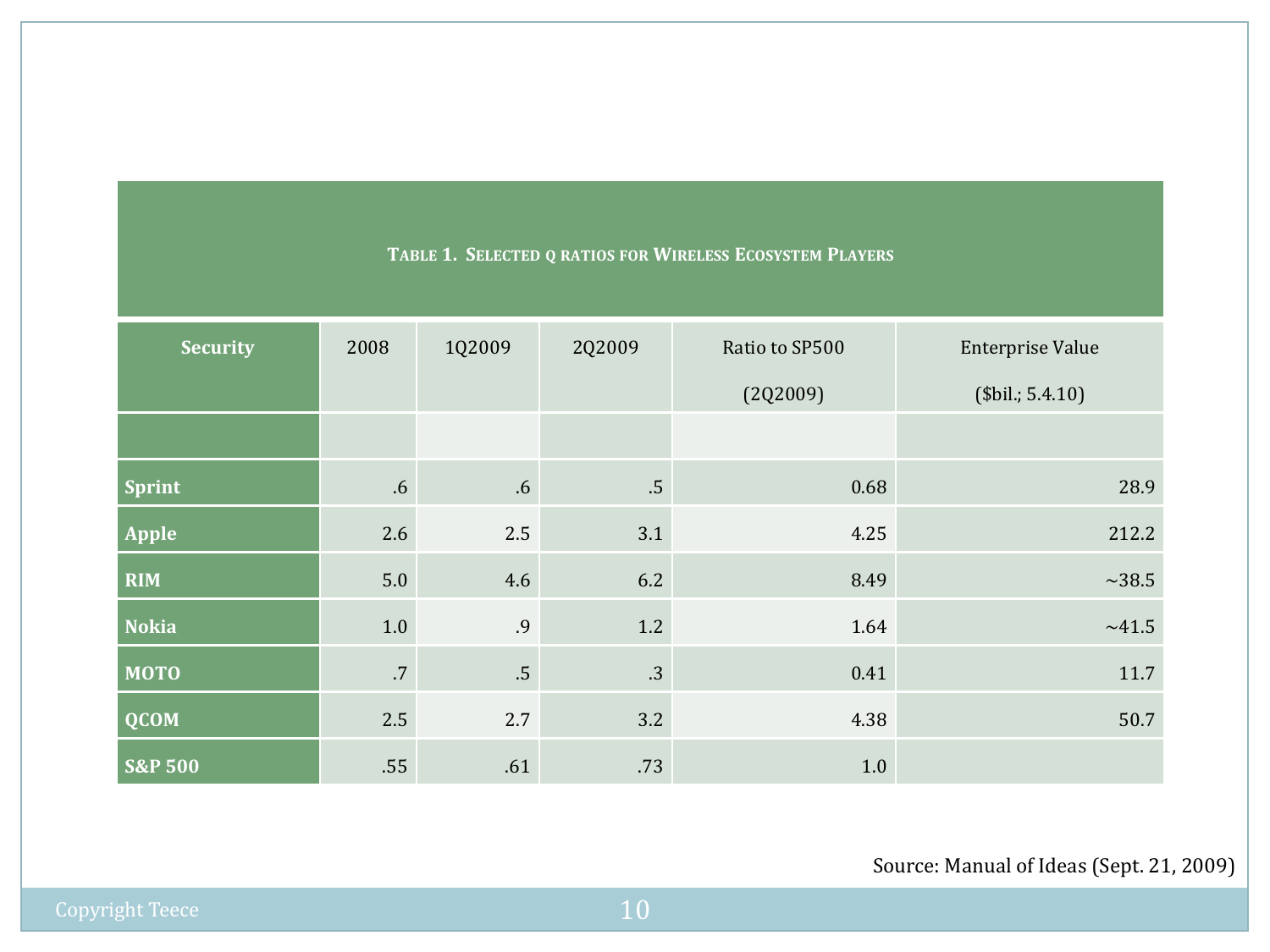### 2016 Context

Techno-Business Environment Changed since 1986

- Digital convergence
- Internet increasingly pervasive
- Installed base effects and digital platforms ubiquitous
- Multi-invention context more common (100,000+ patents implicated in the iPhone)
- A "grand convergence" may be in process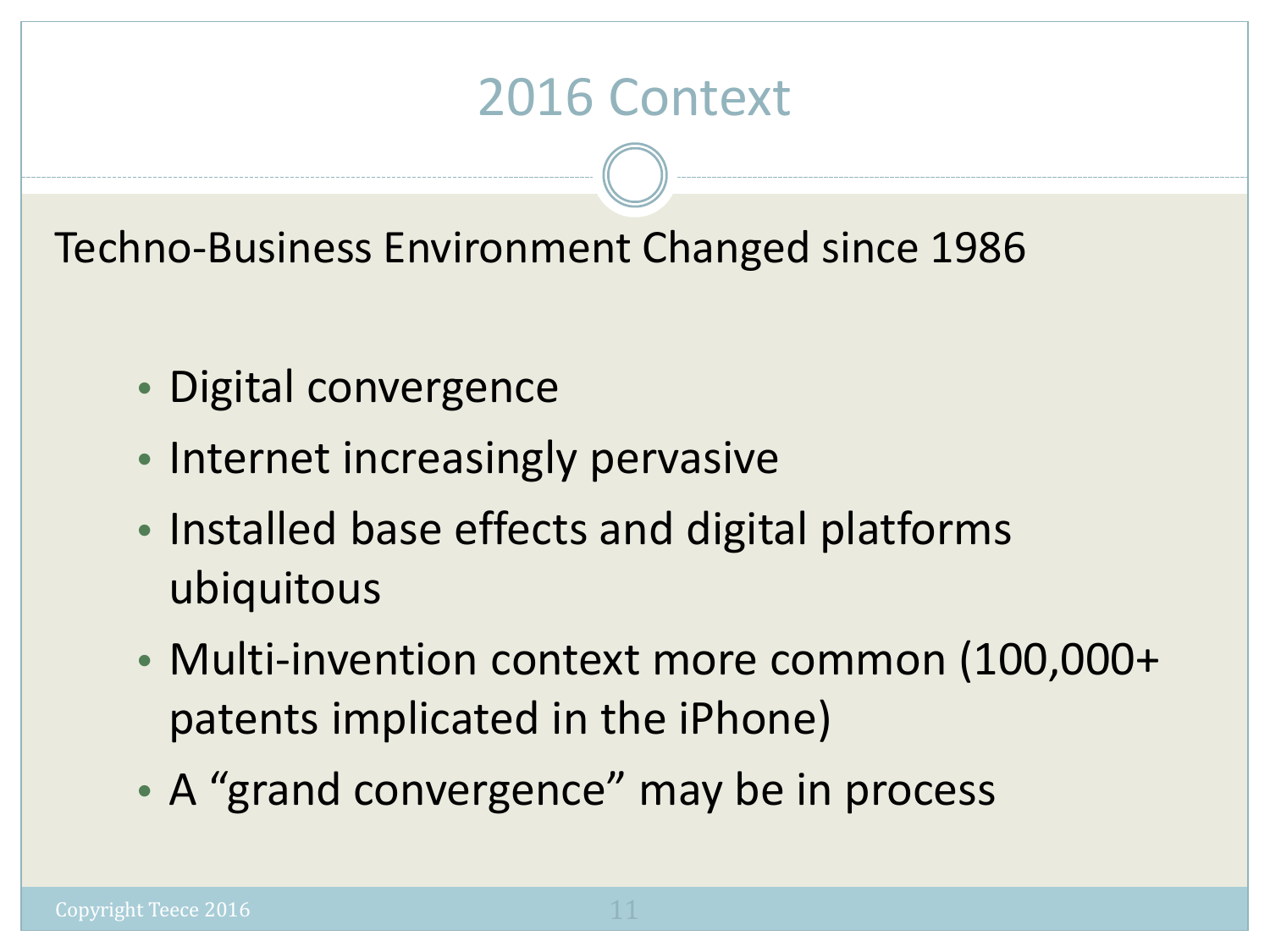# The "Grand Convergence" is Driven by:

- Digital data and signals, which provide a common (0,1) base for handling diverse types of information, including words, sounds, and images
- Widespread use of common standards, which allows connectivity between diverse information devices
- The advance of enabling technologies, including computers, data storage, batteries, and wireless communications.
- One implication is that access and control of complementary assets may now be more important than installed base/switching cost considerations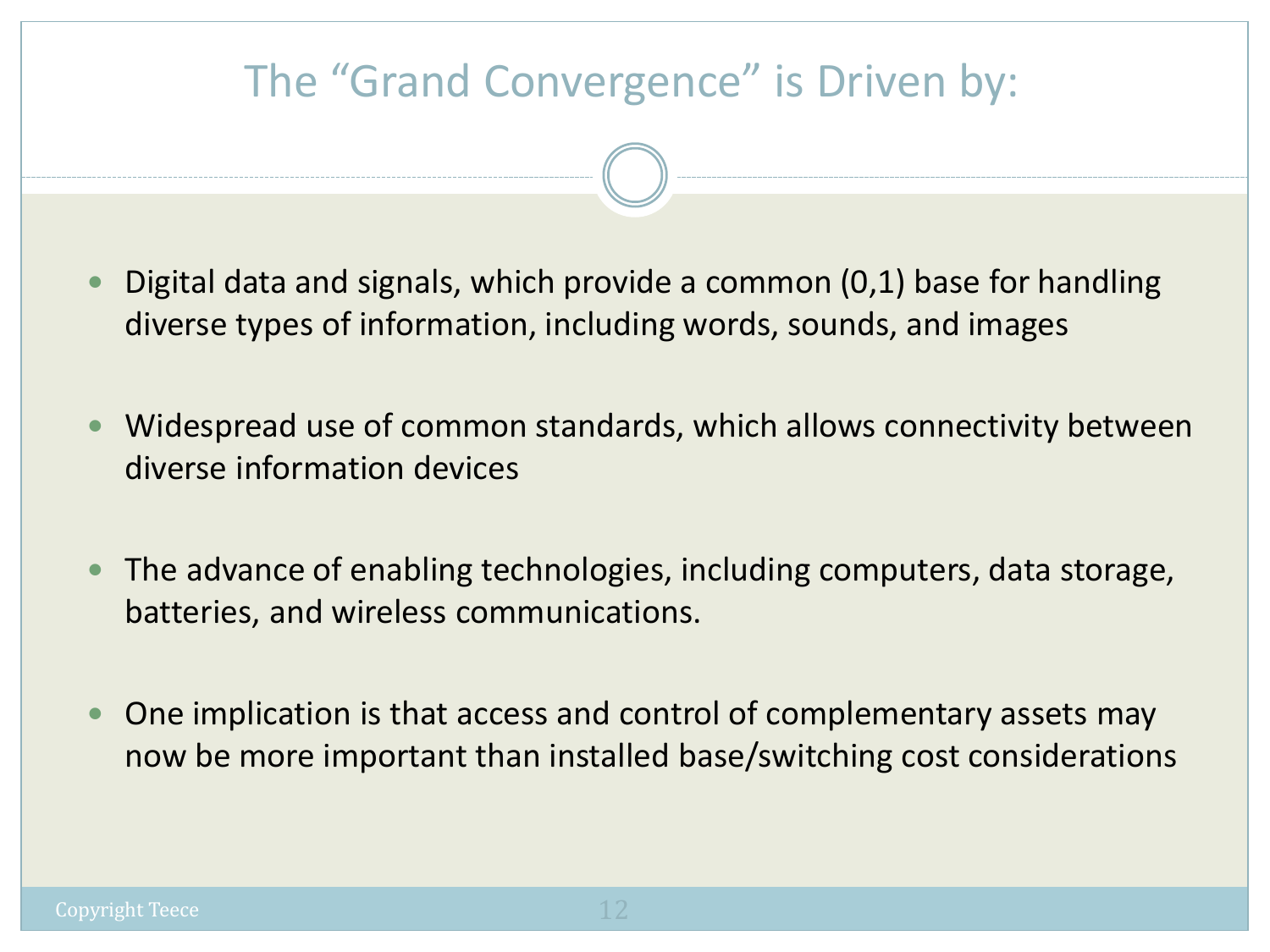### New Version of PFI Model

Need more granularity/specificity around:

- Enabling technologies and General Purpose Technologies (GPT)
	- <sup>o</sup> Pervasive
	- <sup>o</sup> High potential
	- <sup>o</sup> Enhance research productivity

GPT's often start out as something less, (e.g. user invented with no initial obvious application)

- Complementarities (Hicks v. Edgeworth v. Hirshleifer, etc.)
- Business Model Design: Depends on "level" in the ecosystem
- Differentiation with respect to standards (standards setting v. standards development)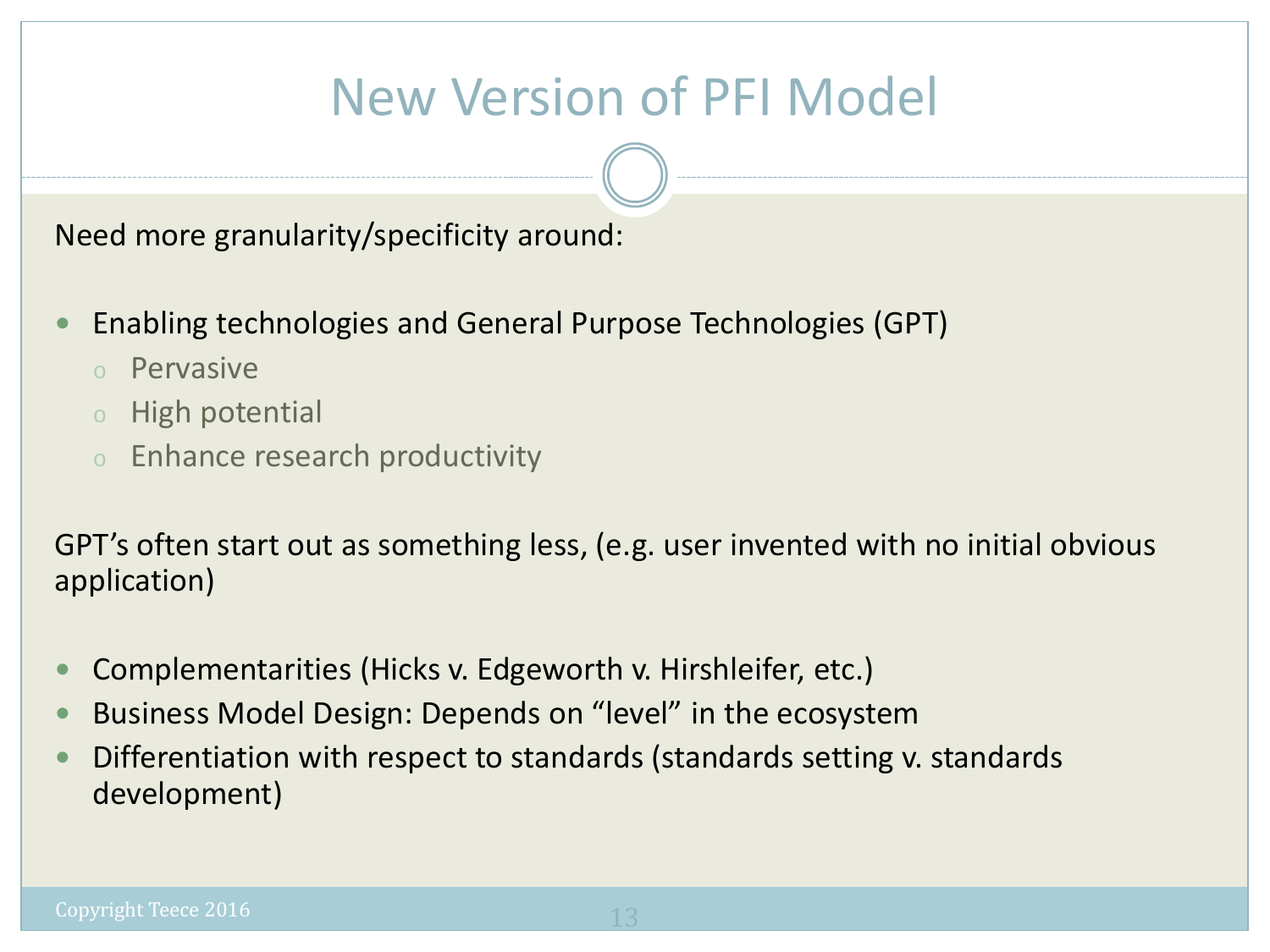### Enabling Technologies & GP Technologies

#### **Enabling Technologies**

An enabling technology is an innovation that can be used to drive radical change in technological capabilities. It allows development of derivative technologies, often in diverse fields. Examples include the printing press, the transistor, and the microprocessor. Enabling technologies were not the focus of PFI, which looked at commercially viable product innovation.

#### **General Purpose Technology\* (Bresnahan, Trajtenberg, Lipsey, & Helpman)**

Enabling technology is related to general-purpose technology (GPT), a broader category of innovations that have an economy-wide impact. A characteristic of both is that there are large positive spillover effects. Put differently, appropriability is weak for enabling and general-purpose technologies. This implies that society will not produce enough of them, absent government support. Examples include steam engine, the laser, and perhaps the internet itself.

Bresnahan, T., and Trajtenberg, M. 1995. General purpose technologies: 'engines of growth'? *Journal of Econometrics*, 65(1), 83-108.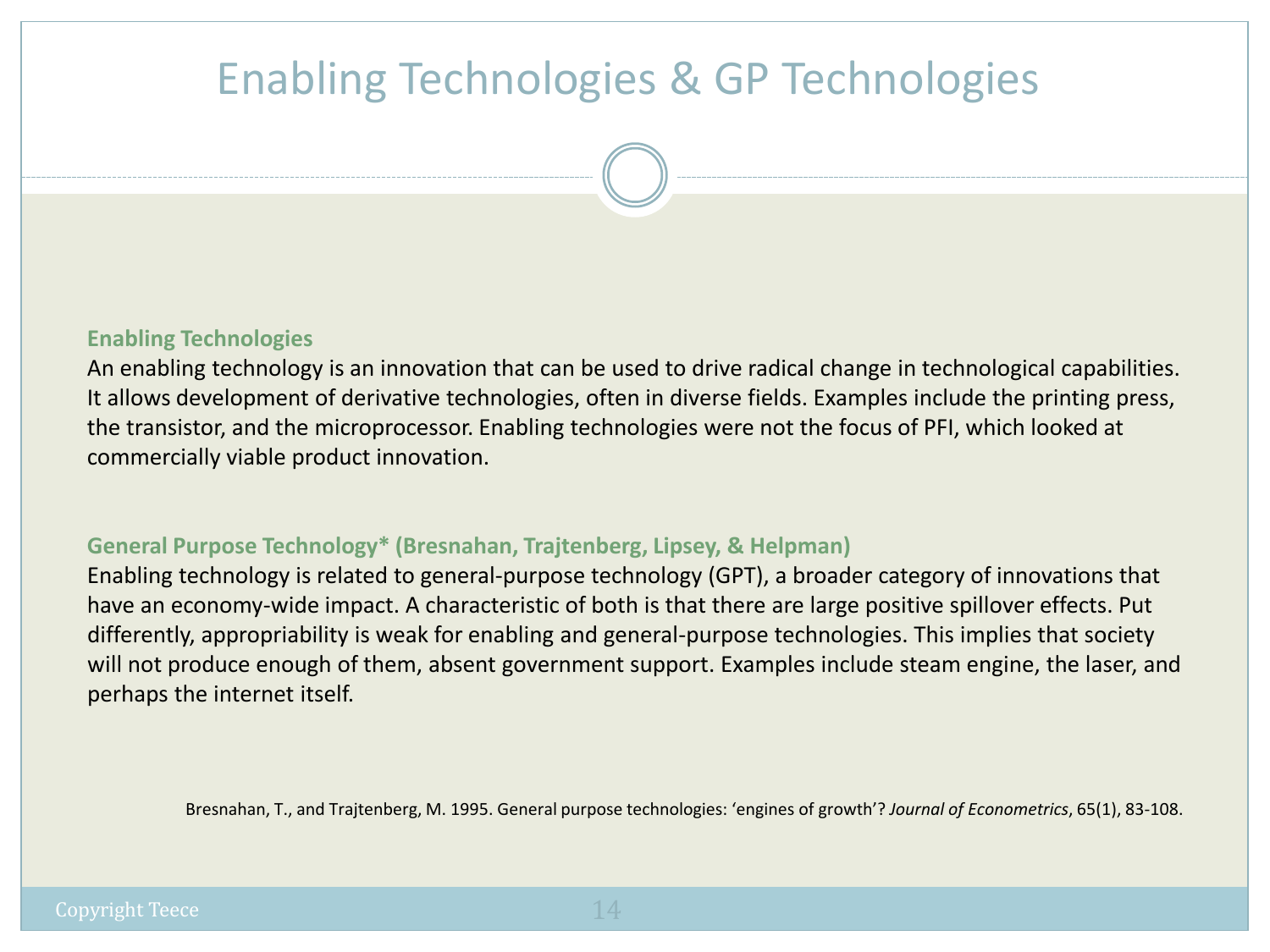### GPT's Have 3 Characteristics

- 1. Pervasiveness
- 2. Potential
- 3. Enhance Productivity of Complementary Technologies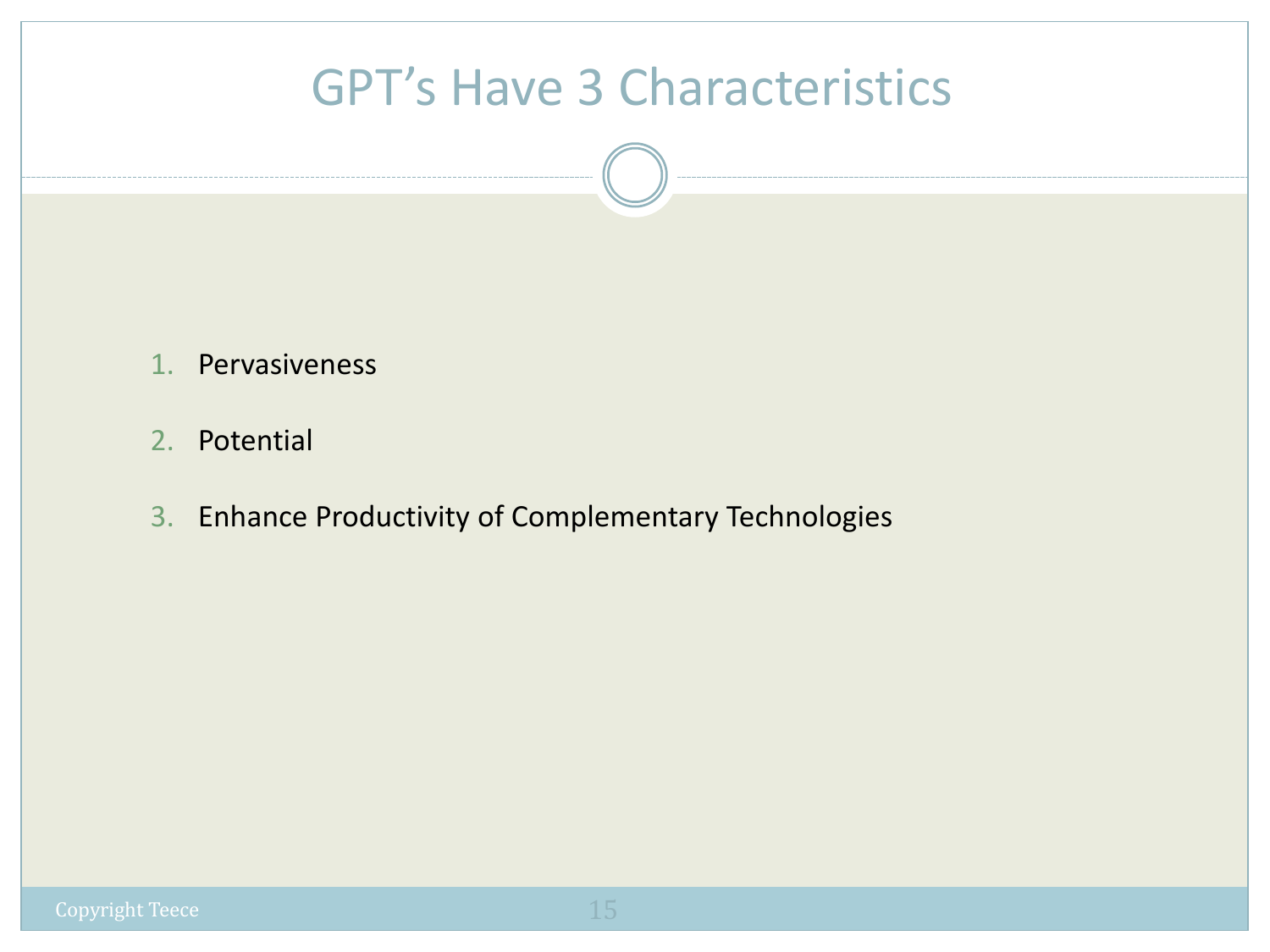### The salience to PFI of Enabling General Purpose **Technologies**

- Difficult to design a business model to capture anything but a small sliver of social returns
- Need to engage with partners to develop full potential of the technology (implies rent sacrifice)
- GPT serve to illustrate that business models matter and are inherently limited as value capture structures
- Thomas Edison: usurpation of profits by imitators / pirates are "particularly apt to result in the case of some extraordinary patent"\*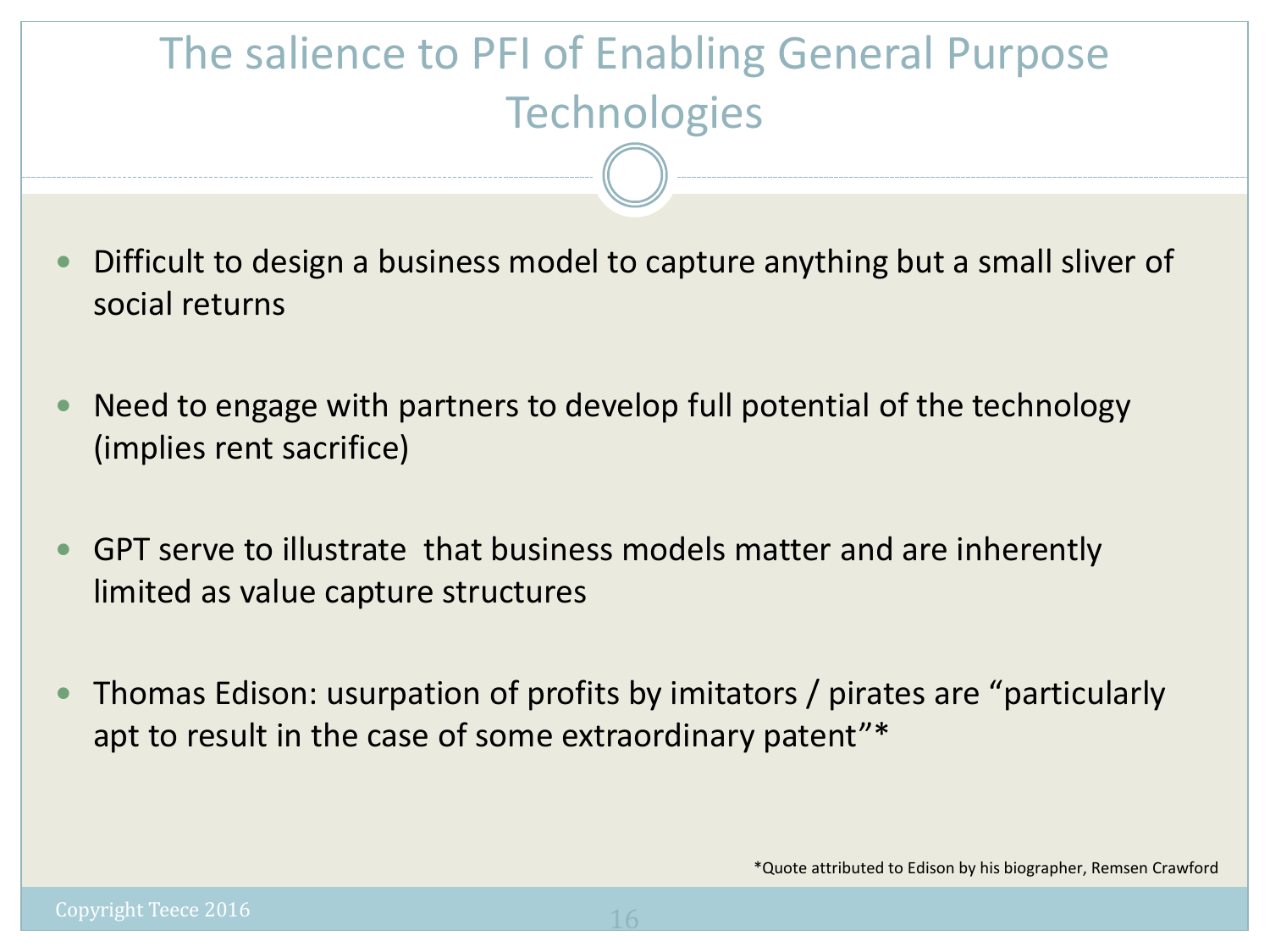# Heterogeneity with respect to Complements and Complementary Assets

"The time is ripe for a fresh, modern look at the concept of complementarity … the last word has not yet been said on this ancient preoccupation of literary and mathematical economists. The simplest things are often the most complicated to understand fully."

(Samuelson, 1974, p.1255)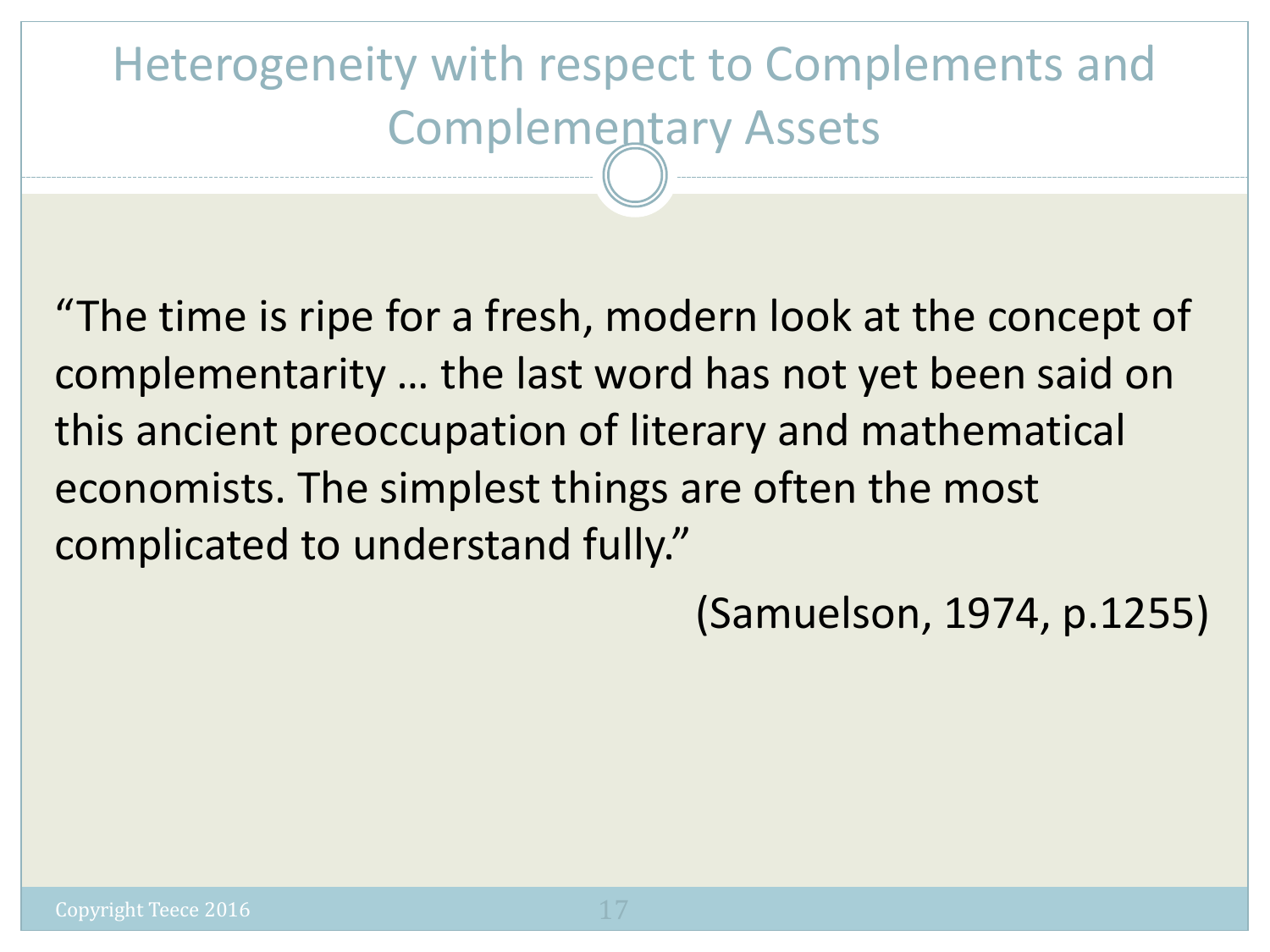

| И<br>π<br><b>Type</b>  | <b>Representative Authors</b> | <b>Description</b>                                                                                         |
|------------------------|-------------------------------|------------------------------------------------------------------------------------------------------------|
| <b>Production</b>      | <b>Hicks</b>                  | A decrease in price of X leads to an increase in the quantity of Y                                         |
| <b>Consumption</b>     | Edgeworth                     | An increase in the quantity demanded of X leads to increased<br>demand for Y                               |
| <b>Asset Price</b>     | Hirshleifer                   | Financial arbitrage opportunities are created by foreknowledge of<br>the probable impact of an innovation. |
| <b>Input Oligopoly</b> | Cournot                       | Inputs X and Y will be sold for less if the companies can collude to<br>maximize profits.                  |
| <b>Technological</b>   | Teece                         | Unlocking the full value of an innovation requires additional<br>innovation in one or more complements.    |
| <b>Innovational</b>    | Bresnahan & Trajtenberg       | Improvements in one good increase the productivity of goods in<br>other sectors.                           |
| Copyright Teece 2016   | 18                            |                                                                                                            |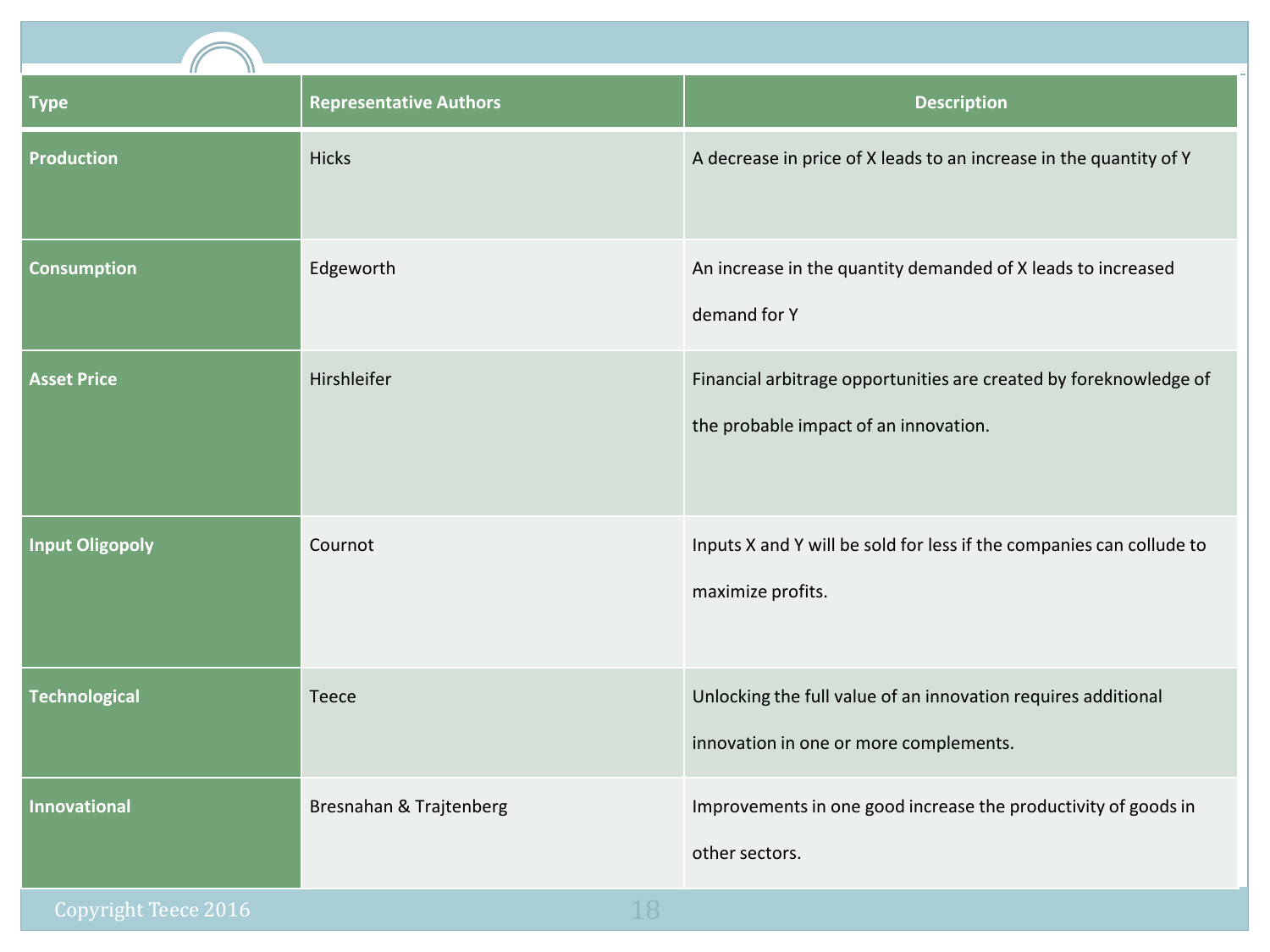### PFI Implications for Each Type of Complement are **Different**

- Technological complements are critical; Schumpeter saw innovation coming from "new combinations", and he was right
- Competence destroying and competency enhancing innovation (Tushman) can be understood in part as Hirshleifer type complementarity
- Neither Edgeworth nor Cournot's complementarity are central to the PFI story.
- The requirement to access multiple complements to commercialize a technology across downstream applications inherently constrains the upstream inventors ability to capture value (this was ignored by both Teece '86 and Levin et al '87)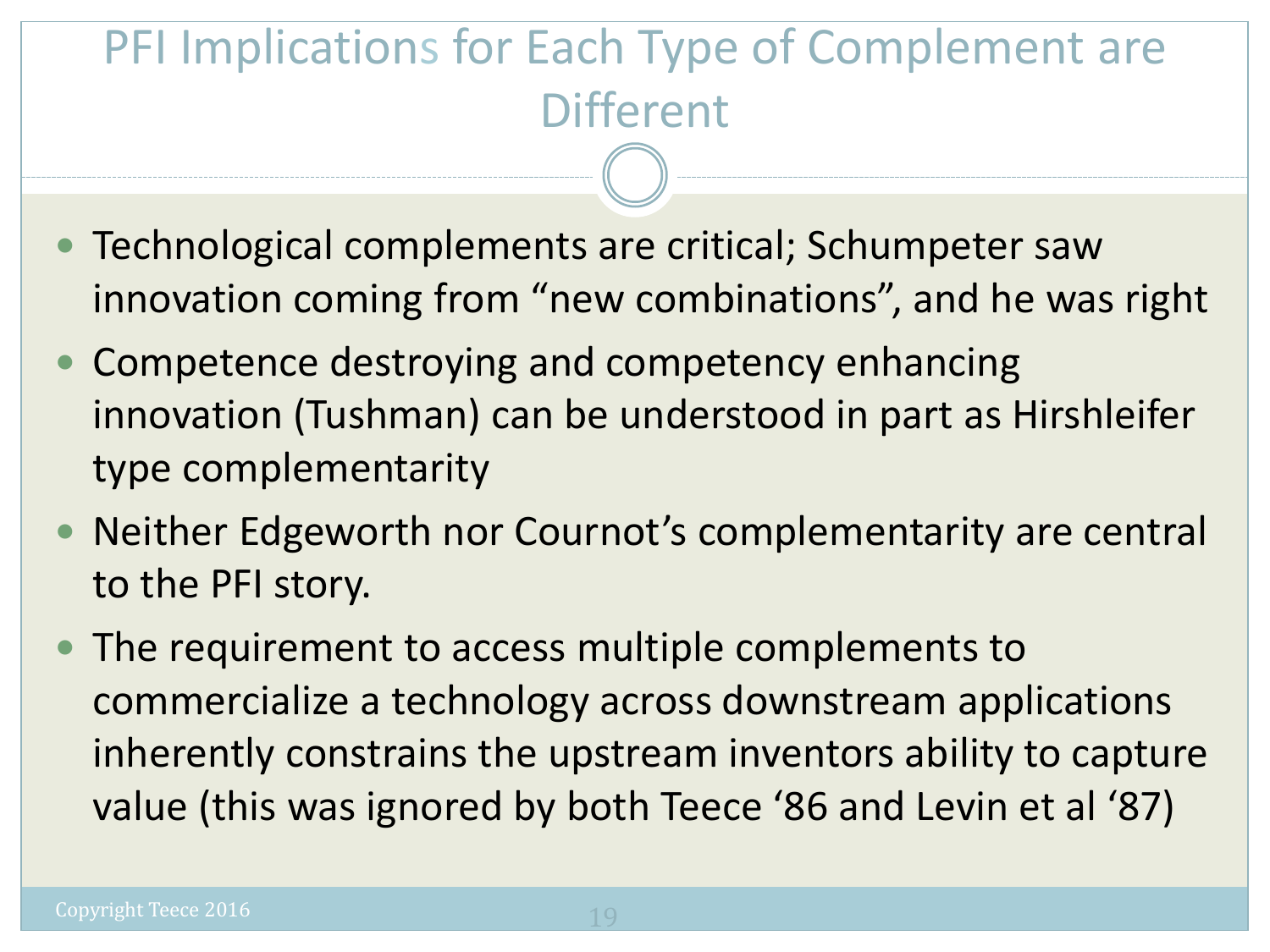Platforms can be defined as:

"Evolving ... meta-organizations that: (1) federate and coordinate constitutive agents who can innovate and compete; (2) create value by generating and harnessing economies of scope in supply or/and in demand; and (3) entail a modular technological architecture composed of a core and a periphery."

Gawer, A. Bridging differing perspectives on technological platforms:

toward an integrative framework".

Research Policy, 43(7), p.1240, (2014).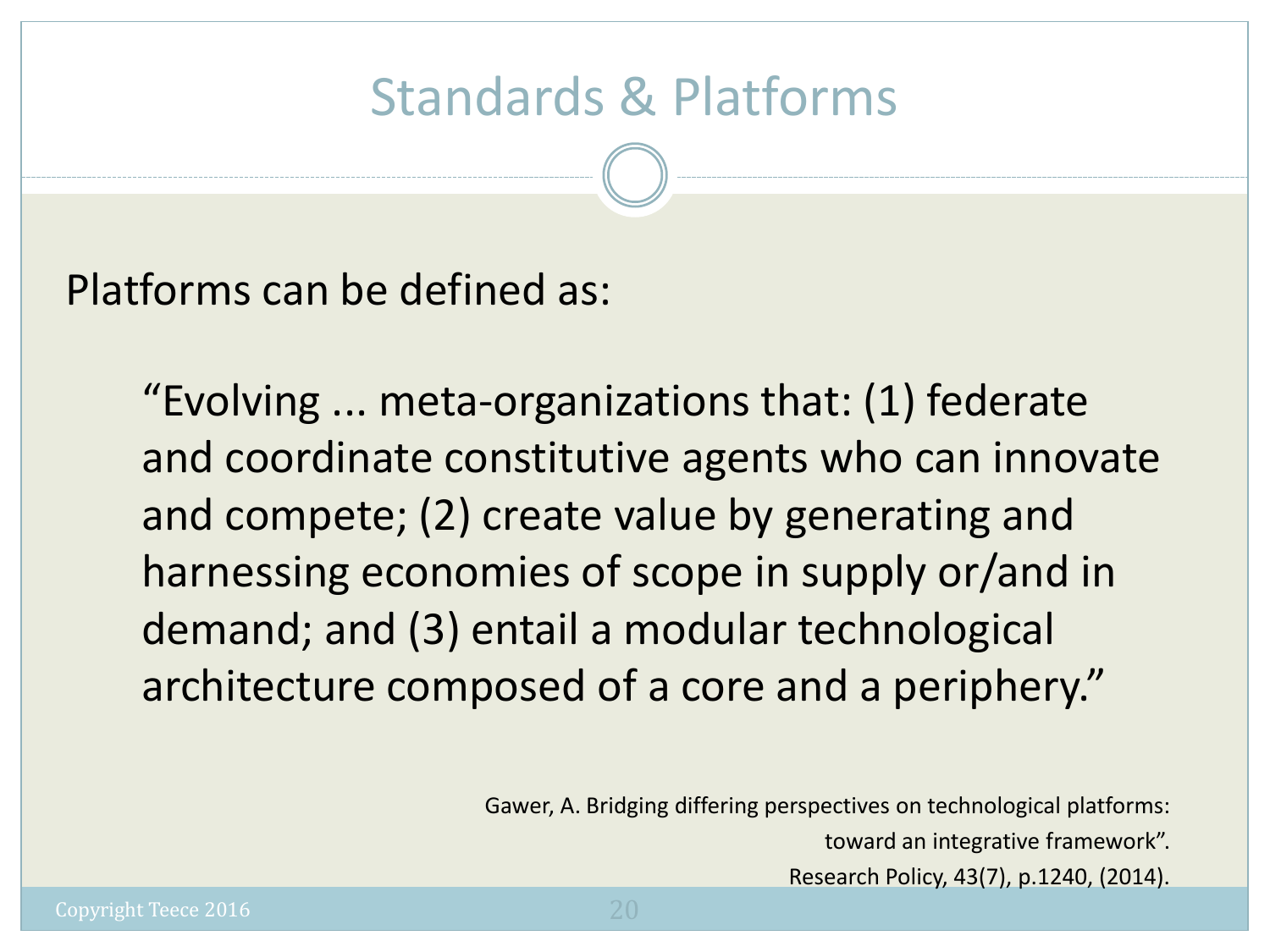### Standards, Complements and Coevolution

**Standards:** Often necessary for complements to work together

**Complements:** Significance lies not just with business model dimensions; without the entrepreneur assembling complements, innovation often simply won't happen; and other times complements augment the value of an innovation

**Co-evolution:** With the introduction of the time element, coevolution becomes important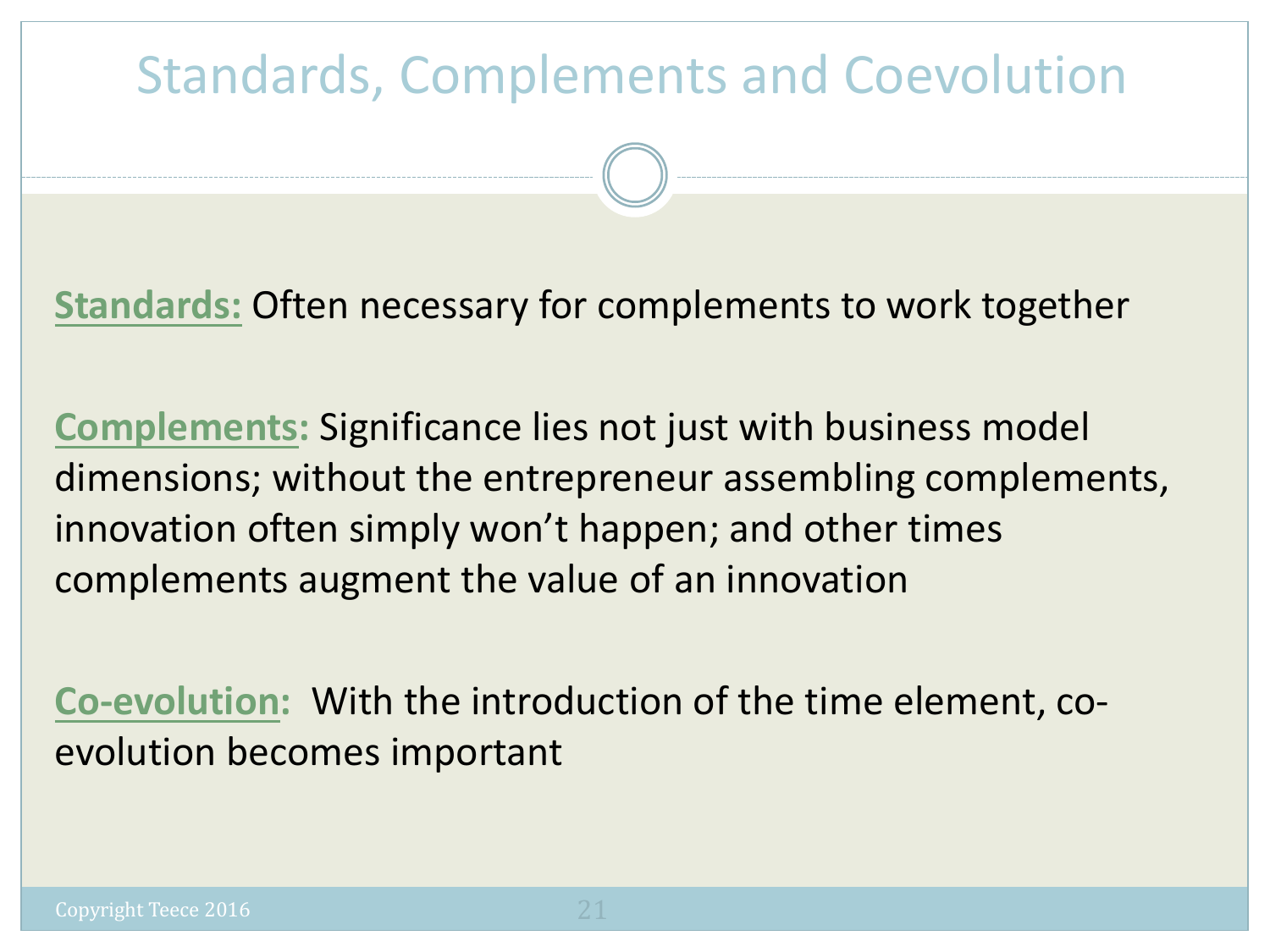### More on Standards

| <b>Industrial Economy Notion</b>          |                                                    | <b>Knowledge Economy Notion</b>                               |  |
|-------------------------------------------|----------------------------------------------------|---------------------------------------------------------------|--|
|                                           | <b>STANDARD SETTING</b><br>ORGANIZATION (e.g. SAE) | <b>STANDARDS DEVELOPMENT</b><br>ORGANIZATION (e.g. IEEE/ETSI) |  |
| <b>Compatibility Issues</b><br>Implicated | Yes                                                | Yes                                                           |  |
| New Technology embedded<br>in Standards   | No                                                 | Yes                                                           |  |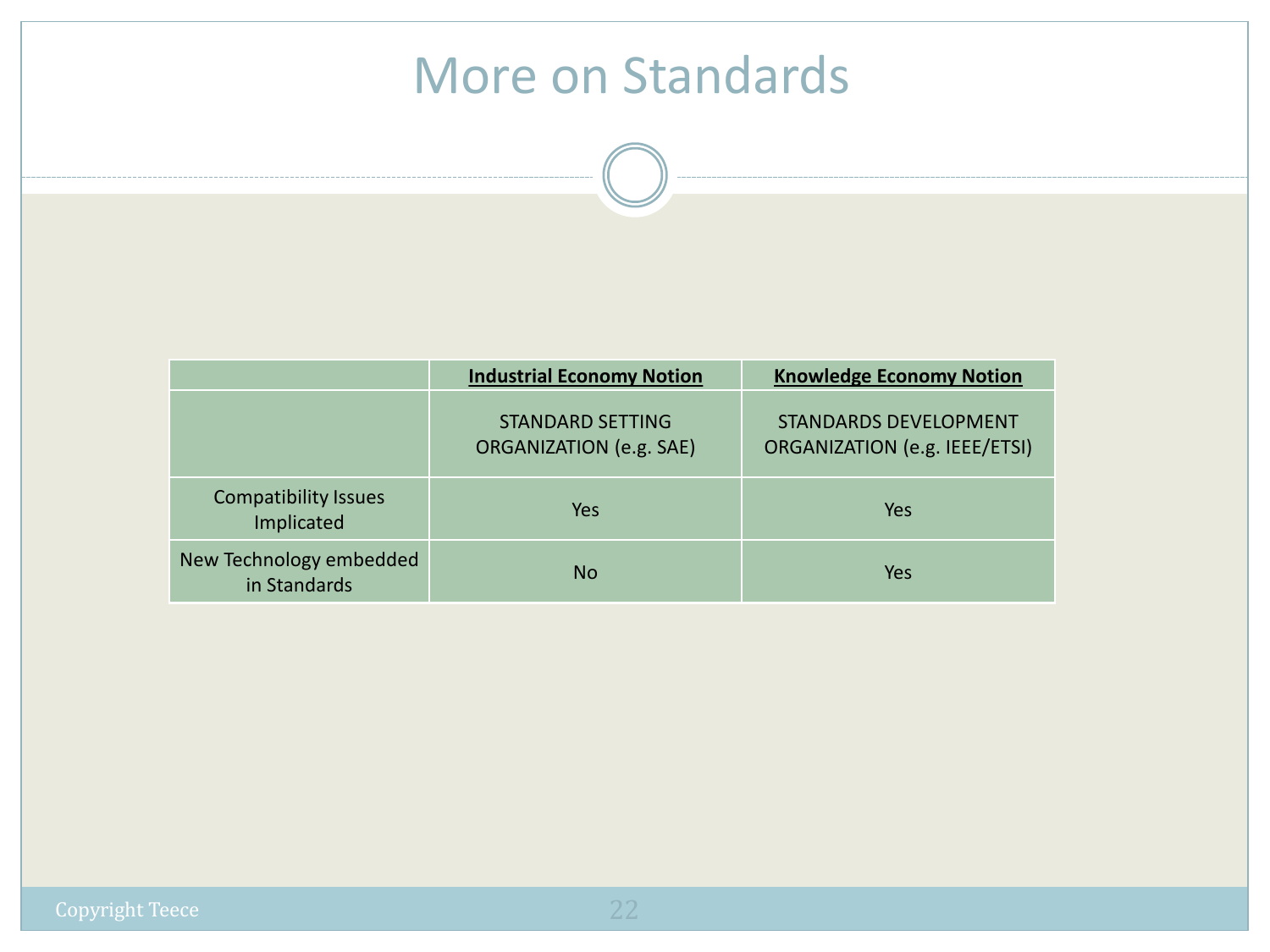### **Standard Setting v. Standards Development**

|                                           | <b>Industrial Economy Notion</b>            | <b>Knowledge Economy Notion</b>                                 |
|-------------------------------------------|---------------------------------------------|-----------------------------------------------------------------|
|                                           | STANDARD SETTING<br>ORGANIZATION (e.g. SAE) | STANDARDS DEVELOPMENT<br>ORGANIZATION (e.g.<br><b>IEEE/ETSI</b> |
| <b>Compatibility Issues</b><br>Implicated | Yes                                         | Yes                                                             |
| New Technology embedded<br>in Standards   | N <sub>0</sub>                              | Yes                                                             |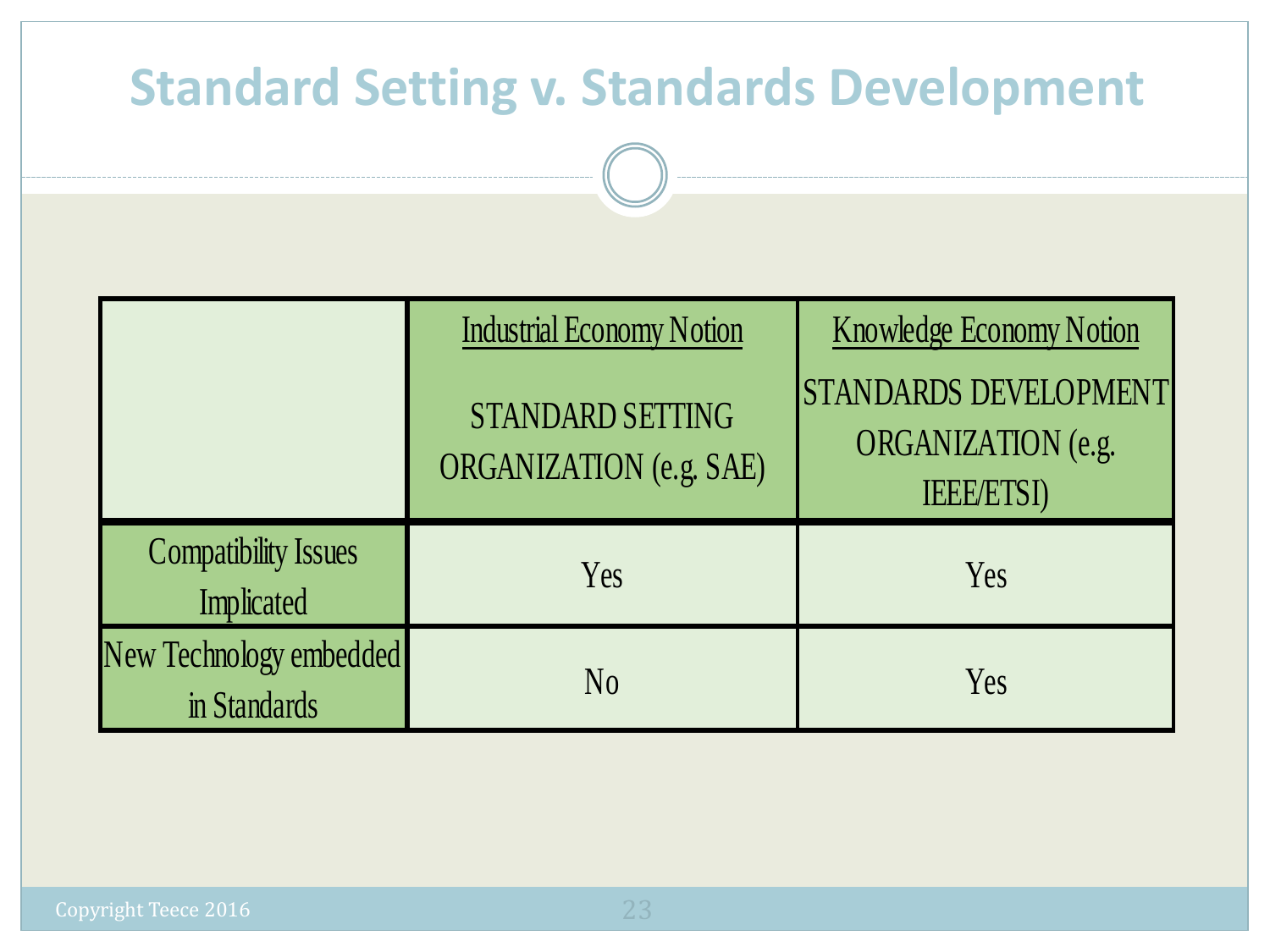### **Two Paradigms of Standards Activities**

|                 | <b>Standard Setting Organization (SSO)</b>                                                                               | <b>Standard Development</b><br><b>Organization (SDO)</b><br>(Model Two)                                                               |
|-----------------|--------------------------------------------------------------------------------------------------------------------------|---------------------------------------------------------------------------------------------------------------------------------------|
| <b>Process</b>  | (Model One)<br>Selection amongst known alternatives<br>offered by contributors; choices<br>serendipitous no clear winner | New technologies developed,<br>often at great expense to<br>contributors. Standard<br>adopted because it's of superior<br>performance |
| <b>Outcomes</b> | Uniformity, compatibility                                                                                                | Innovation, uniformity,<br>compatibility                                                                                              |
| Pricing         | Usually zero (patents $&$ trade secrets<br>only rarely implicated)                                                       | FRAND (fair, reasonable and non-<br>discriminatory)                                                                                   |
| <b>Examples</b> | Left- v Right-hand drive autos, SAE<br>component; British v American electrical<br>outlets                               | 3G, 4G, LTE; 802.11 wi-fi<br>(IEEE, ETSI)                                                                                             |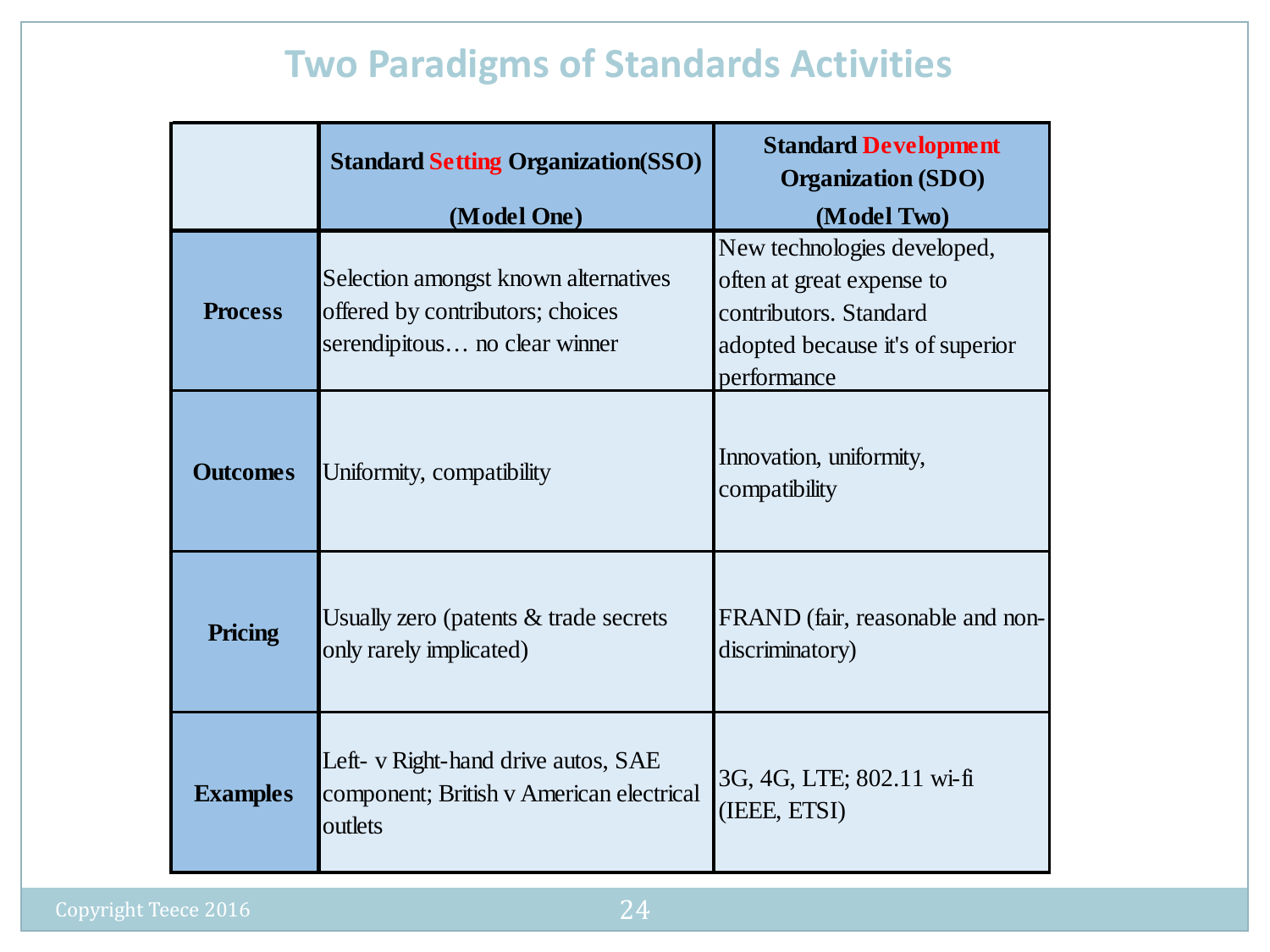### **The Salience of Ecosystems: The Right Unit of Analysis for PFI is the Ecosystem**

- For the most part, the same considerations apply at the regional ecosystem and national levels.
- Intellectual property rights, standards, market timing, imitability, and complementary assets are still relevant, although each factor operates somewhat differently. The most interesting observation is that the complementarity of assets and technologies becomes even more salient
- Ecosystem success depends on complementary activities and virtuous circles (for example, digital content, digital rights management, and smartphones);
- Ecosystems can be proprietary or open (e.g., LTE versus Bluetooth)
- Edgeworth complements and Cournot complements are largely irrelevant to the innovation context. Systems integration is one point where information sharing can occur without collusion on price.
- The mobile telephone case show that profits can be earned in different ways and at different levels of the ecosystem.
- Ecosystem health requires that continued development of enabling technology gets supported.
- The social returns to enabling technology in an ecosystem context are likely much greater than the private returns—even more so than for a discrete product.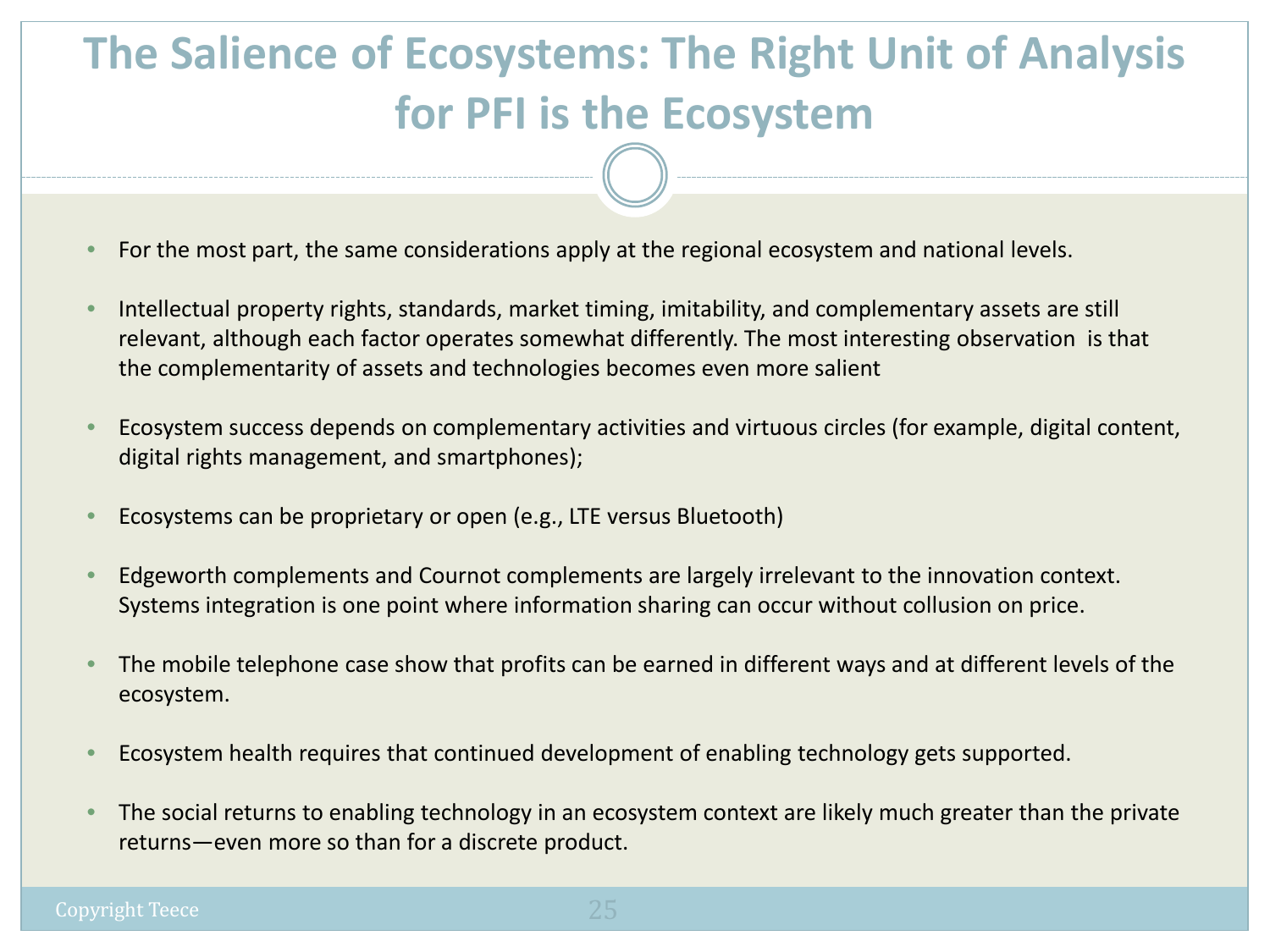### The Salience of Ecosystems, Cont'd.

- A general theory of PFI needs to grapple with innovation at five levels:
	- individual firm
	- City
	- Regional system of innovation
	- National system of innovation
	- International (global) system of innovation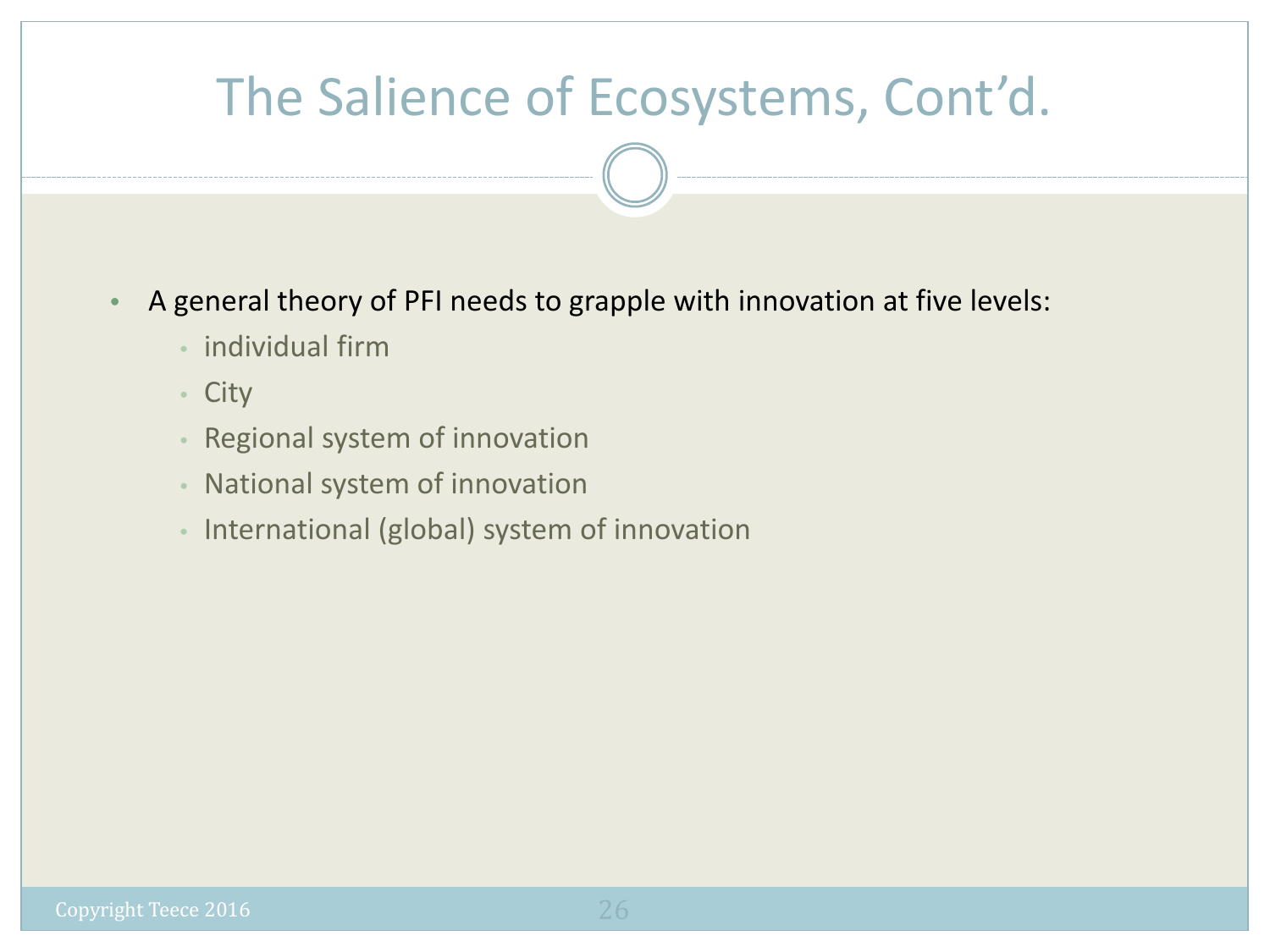### Implications

- Digital Standards enable the value of complements to be easily tapped through connectivity
- Complementary assets and complementary technologies are more significant than ever in a world of competing and intersecting platforms (Evans and Gawer, 2016)
- Complementary asset ownership/control generally more important than installed base effects
- Multi-invention contexts, in which individual products draw on multiple internal and external sources of technology (patented and unpatented), are pervasive (Somaya, Teece, and Wakeman, 2011) and a further testament to the importance of complements
- Business model choices for a new innovation, even with reference just to appropriability, are more complex than the original "licensing versus in-house production" appropriability model (Teece, 2010; Zott et al., 2011).
- Enabling and GPT technology goes under-rewarded because of inherent limitations in licensing as a business model
- Business ecosystems are increasingly the relevant competitive units and drive firm-level profits;